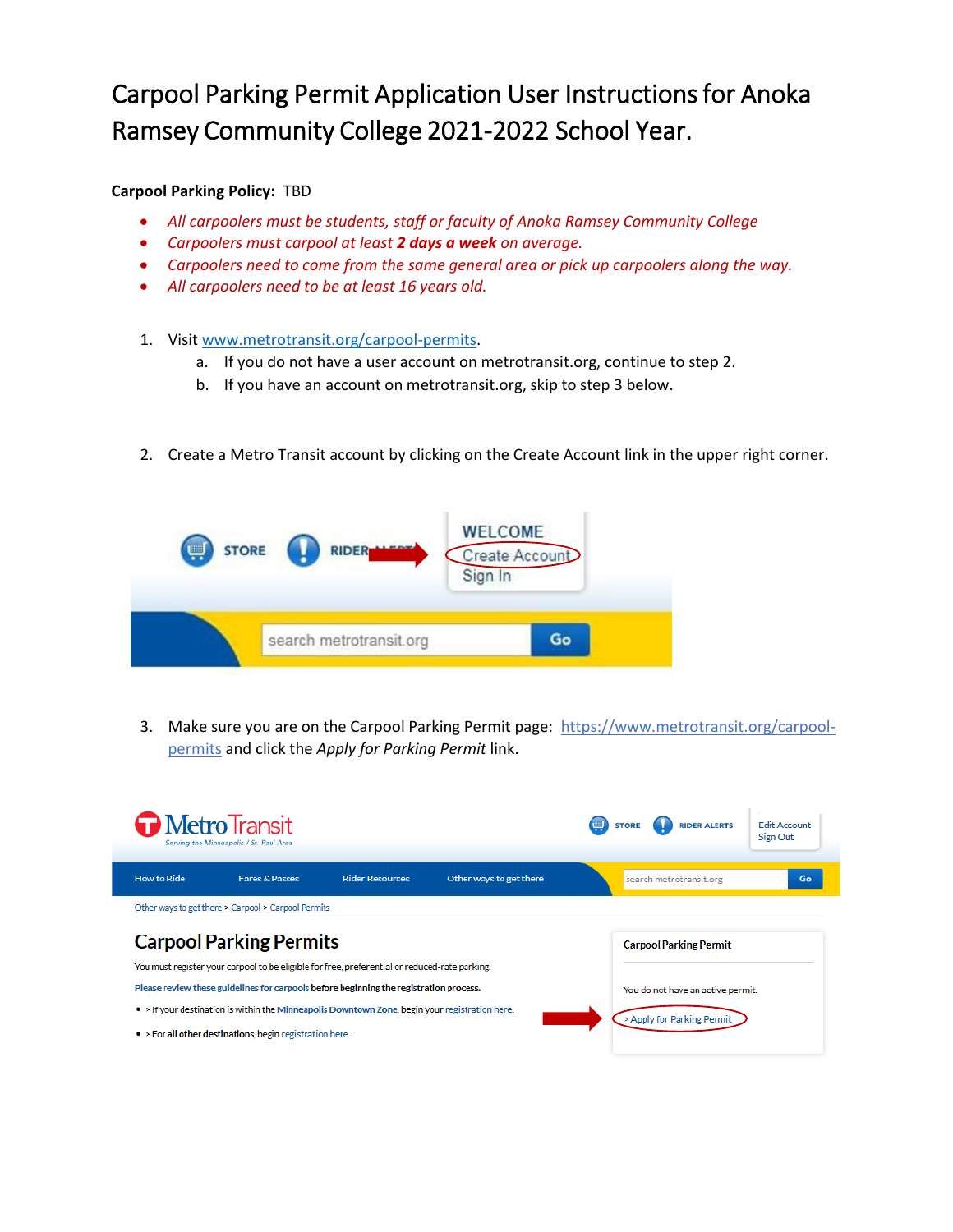4. Fill in the required information (parking facility, name and address, employer/school, days per week, any comments about your carpool, student ID number, license plate number, etc.)

| <b>Carpooler Invite</b>                  |                                                                            |     |                    | If you have entered another carpooler's information below, make sure you have clicked on "Invite" before submitting your application |                                             |                               |
|------------------------------------------|----------------------------------------------------------------------------|-----|--------------------|--------------------------------------------------------------------------------------------------------------------------------------|---------------------------------------------|-------------------------------|
|                                          |                                                                            |     |                    |                                                                                                                                      |                                             |                               |
| $\Box$ Sat                               |                                                                            |     |                    |                                                                                                                                      | and click Invite                            |                               |
| √ Fri                                    |                                                                            |     |                    |                                                                                                                                      |                                             | First, add carpool partner(s) |
| V Wed<br>$\sqrt{ }$ Thu                  |                                                                            |     |                    |                                                                                                                                      |                                             |                               |
| $\sqrt{}$ Tue                            |                                                                            |     |                    |                                                                                                                                      |                                             |                               |
| $V$ Mon                                  |                                                                            |     |                    |                                                                                                                                      |                                             |                               |
| $\Box$ Sun                               |                                                                            |     |                    |                                                                                                                                      |                                             |                               |
|                                          | 3. What specific days do you carpool each week on average? *               |     |                    |                                                                                                                                      |                                             |                               |
| <b>Both Driver and Rider</b>             |                                                                            |     | <b>Driver Only</b> | Rider Only                                                                                                                           |                                             |                               |
| 2. Are you the Driver, Rider, or Both? * |                                                                            |     |                    |                                                                                                                                      |                                             |                               |
| 1. Comments                              |                                                                            |     |                    |                                                                                                                                      |                                             |                               |
|                                          | Or add a new employer here if your employer is not found. Add New Employer |     |                    |                                                                                                                                      | for Employer, even if you are a student     |                               |
| Employer *                               | Anoka Ramey Community College                                              |     |                    |                                                                                                                                      | <b>Enter Anoka Ramsey Community College</b> |                               |
| Your Employer                            |                                                                            |     |                    |                                                                                                                                      |                                             |                               |
|                                          | Note: If you need to change your email, please click Edit Account          |     |                    |                                                                                                                                      |                                             |                               |
| Ext 123)<br><b>Email Address</b>         |                                                                            |     |                    | Zip Code *                                                                                                                           | Zip                                         |                               |
| 612 555-1212                             |                                                                            |     |                    | <b>State</b>                                                                                                                         | $\odot$ MN $\odot$ WI                       |                               |
| Phone<br>Number(Example:                 | 952<br>405-9425                                                            | Ext | 99999              | City *                                                                                                                               | City                                        |                               |
| Last Name *                              | Nelson                                                                     |     |                    | Street 2                                                                                                                             | Apt/Suite/Unit/Bldg                         |                               |
| First Name *                             | Robin                                                                      |     |                    | Street 1 *                                                                                                                           | <b>Street Address</b>                       |                               |
| <b>Your Information</b>                  |                                                                            |     |                    | <b>Home Address:</b>                                                                                                                 |                                             |                               |
|                                          |                                                                            |     |                    |                                                                                                                                      |                                             |                               |
| <b>Parking Facility *</b>                | Anoka Ramsey Community College                                             |     | v                  |                                                                                                                                      |                                             |                               |
|                                          |                                                                            |     |                    |                                                                                                                                      |                                             |                               |

5. Add the name and email of the person that you would like to invite to carpool with you. Click the *invite* link. Then Click the *Submit* button. \*Note: the individual that you are inviting does not have to have an account in the system before being invited. He/she will get an email with a link to create an account.

*Make sure that if you add more than one carpooler, that you click invite for each before you submit the application.*

| <b>Parking Facility Questions</b> |                                                                                                                                      |                         |               |
|-----------------------------------|--------------------------------------------------------------------------------------------------------------------------------------|-------------------------|---------------|
| <b>Carpooler Invite</b>           |                                                                                                                                      |                         |               |
|                                   | If you have entered another carpooler's information below, make sure you have clicked on "Invite" before submitting your application |                         |               |
| <b>First Name</b>                 | <b>Last Name</b>                                                                                                                     | <b>Invitation Email</b> | <b>Action</b> |
| Kate                              | Meredith                                                                                                                             | kate@494corridor.org    | [Remove]      |
|                                   |                                                                                                                                      |                         | [Invite]      |